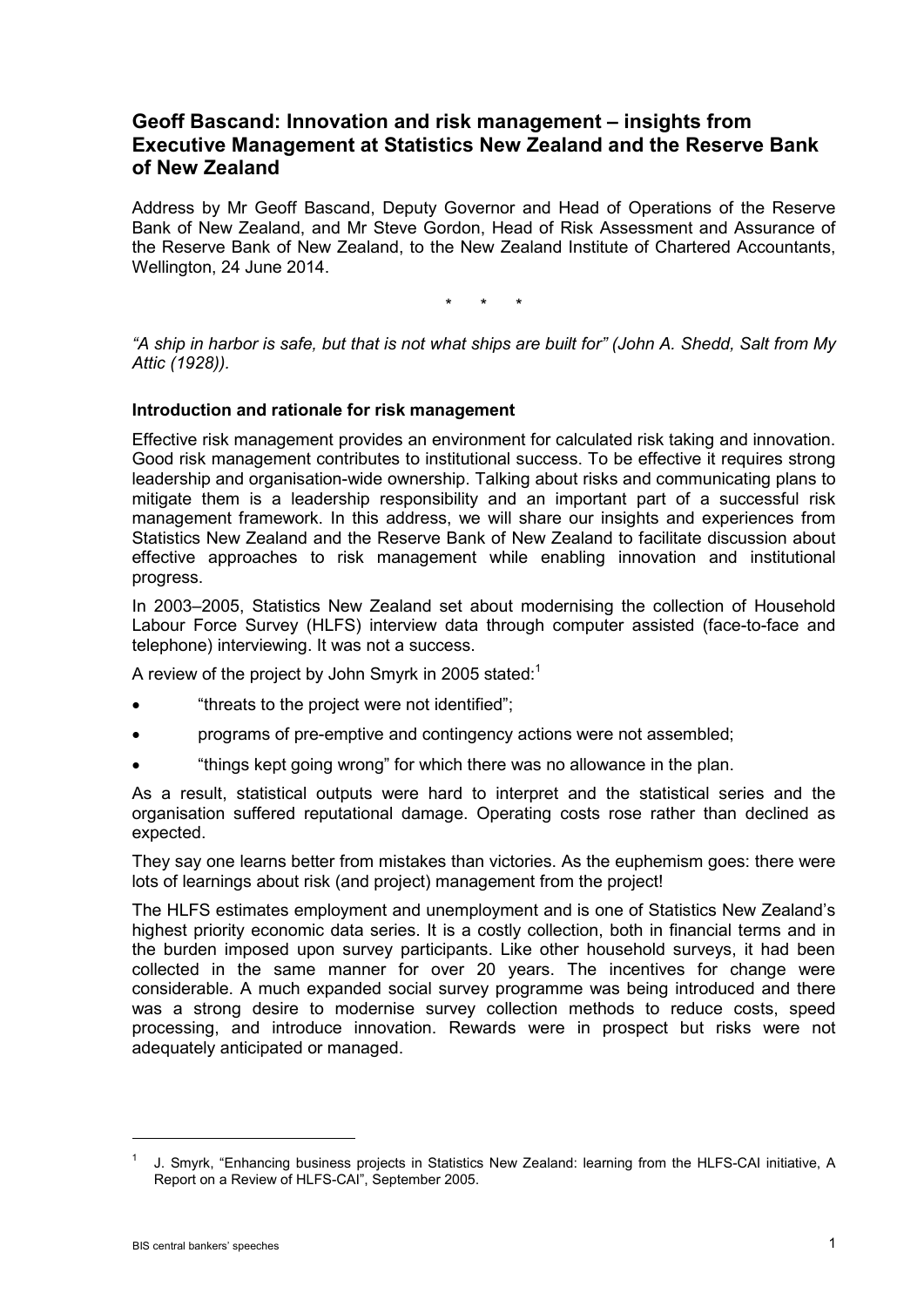Innovation is critical to strong business performance as organisations seek to enhance product and service offerings, lift efficiency, upgrade technologies and increase their resilience and adaptability.

Without innovation, organisations wither and customers and business owners suffer. Becoming ideas constrained is fatal, but there are risks in innovating. As Machiavelli said centuries ago, "Never was anything great achieved without danger." Risk and reward are inextricably intertwined. Leaving the boat safe in its harbour will not yield progress.

Good risk management is imperative for managing successful change. It involves anticipating and diminishing threats; protecting sources of value; and enabling value-creating risks to be taken in a calculated way, with reduced likelihood of failure or loss. <sup>2</sup> Done well, it enables an organisation to seize opportunities to create and protect value for all its stakeholders.

Good risk management enables an organisation to move forward, because the downside risks of change are contained, and risk management provides a forward-looking orientation. It allows organisations to focus their competencies on value creating activity. Done well, it informs strategy, investment prioritisation and business decision-making. It drives organisational direction and positioning.

A second key benefit is that it reduces the likelihood and costs of adverse events that may damage organisational reputation, financial or business viability, and distract the organisation from achieving its goals. Novopay, and ACC's privacy breaches, are familiar examples where the organisational and societal costs of risk management failures have been considerable.

Good risk management fosters both adaptability and resilience, two crucial aspects of enduring organisational performance.

## **Types of risk**

Generally, three categories of risks are identified: strategic, operational and project risks.

1. *Strategic risks* describe the impact on the business of possible changes in the wider environment, such as political, international, demographic, social, etc., and the dangers of business strategies not being adequately aligned to their operating environment. They also entail risks to the accomplishment of key business goals through loss of focus, inappropriate investment or resourcing, and reputational and communication risks.

Mitigations of strategic risks tend to be strategic choices and business model approaches; investment prioritisation decisions during planning processes, often resulting in project initiations; and communications and stakeholder management.

Strategic risks are often perennial, yet may be volatile due to changes in the external environment. For example, in the Reserve Bank's case, the risk of monetary policy settings not achieving the inflation goals and the ensuing reputational damage is ever-present, but these risks are accentuated by swings in exogenous factors such as commodity prices, fiscal policy, immigration, or exchange rate movements. Financial stability goals are similarly vulnerable. Threats to financial stability are always present but are usually quiescent until something goes wrong. The global financial crisis (GFC) was an extraordinary escalation of a

-

<sup>2</sup> Risks can be positive or negative. Almost exclusively in this paper, we focus on negative risks, reducing loss. Often there is an intent of managing possible eventualities to a more neutral position where upside and downside risks are "balanced" and we shall address this approach. Positive risks are commonly treated as windfall gains. More sophisticated approaches are applied in some business circumstances, e.g. financial markets, which we largely ignore for the purposes of this general exposition.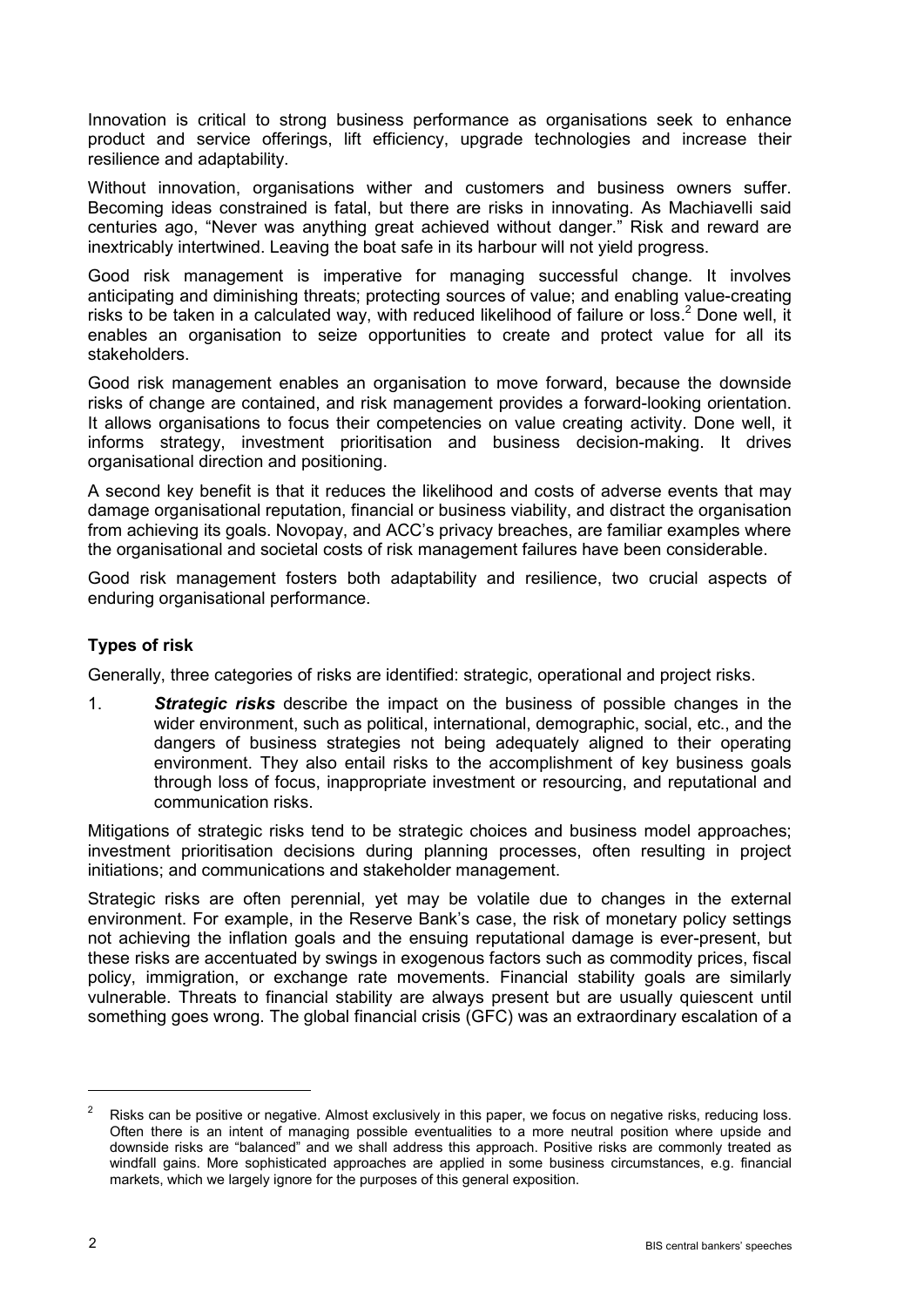tail-risk, yet smaller threats may occur intermittently, each of them posing a challenge to the Bank's reputation for managing a sound and dynamic financial system.

In Statistics New Zealand's case, an enduring strategic risk is the loss of confidence in the organisation by failing to deliver timely and accurate statistics. Errors in GDP or the CPI, or substantial unexplained volatility, as has occurred with the HLFS at various times, if persistent, can undermine confidence in the statistics themselves and the organisation more broadly. Consequently, a major component of risk management is the quality assurance framework and associated processes, along with strong project management adapted for "business as usual" scheduling and delivery.

Other strategic risks may be more contemporary, and related to changes in the business's operating environment. In Statistics New Zealand's case, delivery of a major transformation programme (Statistics 2020 Te Kapehu Whetu) and realisation of the benefits from the investment is critical particularly in the window from financial injection (2011) to major systems and capability change (2017 say). Highly developed programme management and extensive external review processes seek to ensure that benefits are achieved and milestones accomplished.

For the Reserve Bank, the recent introduction of a new macro-prudential policy regime presented significant challenges for the organisation. The adoption of macro-prudential policy in New Zealand drew on international policy insights from the financial cycles that preceded and succeeded the GFC. Governments became more concerned about the financial stability risks associated with credit and asset price cycles and introduced new counter-cyclical "macro-prudential" policy measures to lean against emerging risks.

A macro-prudential policy framework was agreed between the Reserve Bank and the Minister of Finance in May 2013. New policy frameworks present policy challenges in building understanding of their objectives and operation. Faced with accelerating house price inflation on top of already over-valued house prices, the Bank moved quickly to introduce new policy measures, including new capital requirements against high loan-to-value ratio (LVR) lending and limits on the share of new high LVR lending that banks could undertake.

The challenge confronting the Bank was the risk of not achieving its financial stability outcome goals if it failed to act (with potentially very severe consequences) vis-a-vis the risks to the Bank's reputation and confidence in its policy-making. There were risks and uncertainties to manage in introducing an important policy innovation that was new for households and banks. A classic risk-reward trade-off – one that required significant evaluation and preparation by senior management.

Several steps were taken to ameliorate possible downside risks. We set the scene for these measures in a number of on-the-record speeches and in remarks at press conferences, and in Monetary Policy Statements and Official Cash Rate statements expressing our concerns with easier lending standards and house price inflation. We consulted with banks and published analyses of the potential impact of the measures, as well as comparisons with regimes in other countries. Following their introduction, we provided assessments of the impact, rationale and objectives in further speeches, media interviews, and in the November 2013 and May 2014 Financial Stability Reports.

The introduction of LVR restrictions has attracted commentary from different quarters. In some commentators' eyes, there has been a blurring of financial stability and monetary policy objectives, with some analytical debate about the merits of the policy. Others have questioned the Bank's operational policy design and its distributional impacts. Some have credited the Bank with policy innovation and the willingness to act before a crisis eventuates. To date, the impacts have been broadly in line with the Bank's expectations. House price inflation is moderating, along with the risks to financial stability (FSR, May 2014).

2. *Operational risks* relate to the achievement of business plans and "business as usual" results. They entail risks of failure to business operating systems, quality or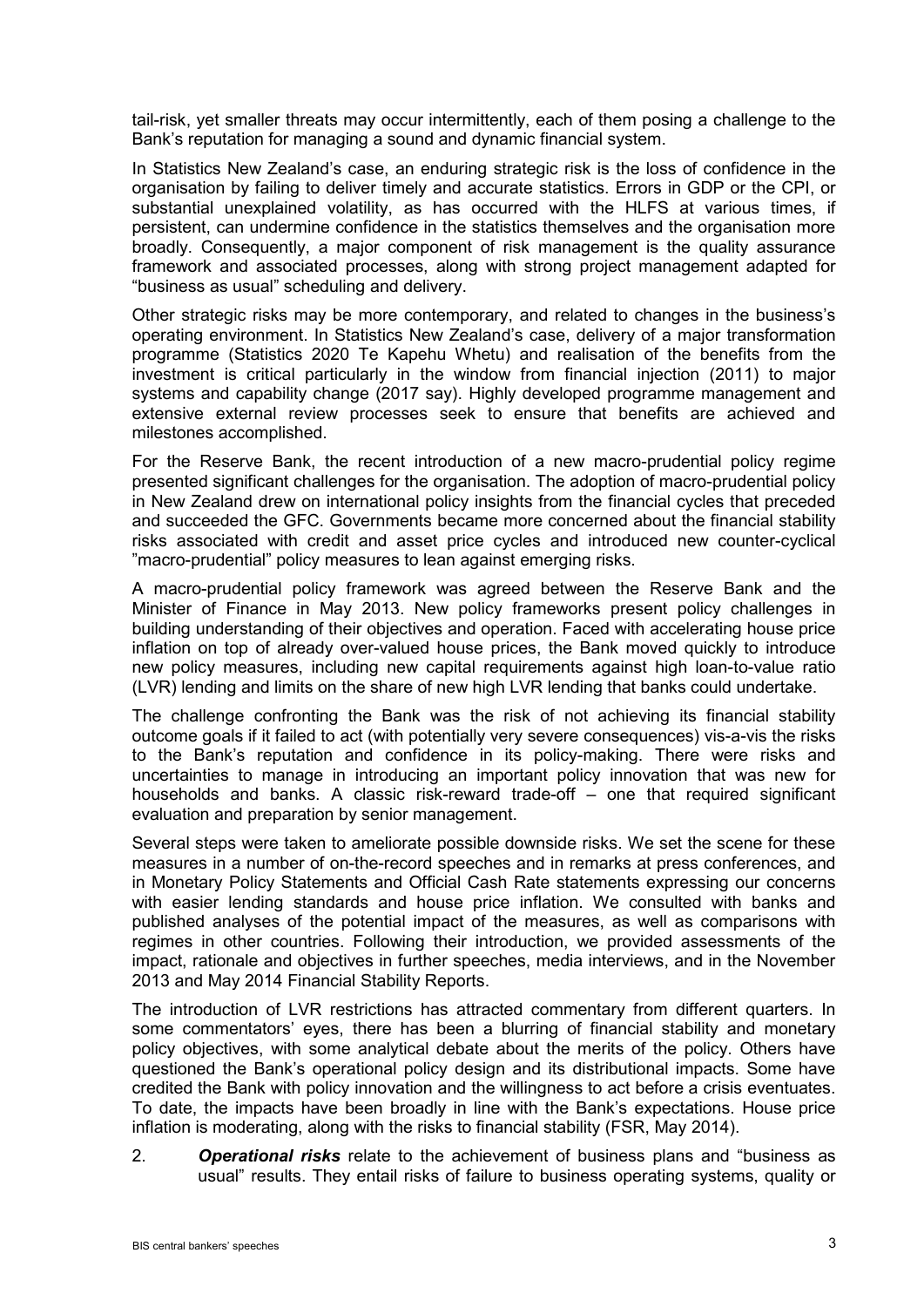service failures, integrity and conduct risks, security, operator error, incident or business continuity threats, etc.

Operational risks are managed and mitigated through measures such as process design, process controls, policies and discretion limits, back-up and redundancy measures, quality assurance processes and review/feedback cycles, alignment of skills and resources with requirements, and investment in research and development and capital equipment.

Mitigations operate on both likelihood and impact. For example, payroll authorities and process controls are often designed so as to minimise the possibility of error or fraud, and limit the financial impact if such an eventuality occurs. Many business continuity measures are focused on reducing impact (for example back-up procedures for disaster recovery, as they have no influence on event probability), whereas others, such as electing higher standards, may reduce vulnerabilities.

Among their enormous social and economic impacts, the Christchurch earthquakes were a tragic wake-up call in respect of disaster recovery/business continuity planning (BCP) for many organisations. Statistics New Zealand was hit very hard in business terms by the three major quakes. The February quake severely damaged the main Christchurch office building and the separate census building. The quake of February 22, 2011 occurred 14 days before census day. After 48 hours assessing whether we could continue the five-yearly population and dwelling census, or usefully run it excluding Christchurch, we decided it was infeasible and I recommended that the government cancel it. \$72 million spent, 7500 people employed and then let go (and paid out). As a result of cancelling the census, a number of other national post-censal social surveys also needed to be abandoned, specifically the Maori Social survey and the Disability Survey.

Other economic and population statistical releases were delayed, and business was severely disrupted for subsequent weeks. In the week following the February quake, IT staff retrieved back-up tapes of data processed in January and February from the server room, which had been scheduled for transfer to Auckland. We operated tape back-up in Christchurch, after having rejected proposals for network (WAN-based) back-up from that site<sup>3</sup> due to cost and budget restrictions and an assessed lower-risk profile in Christchurch. The back-up data was important for timely release of GDP data on March 23.

Notwithstanding very extensive risk planning and control in the census programme, the organisation was unable to continue the census programme at that time. Some unforeseen risks eventuate. Their impact can sometimes be mitigated by management actions but sometimes organisations just have to trust their resilience.

About four weeks after the February quake, Statistics New Zealand's IT Group introduced remote access computing for staff. Initially, access was enabled through webmail that provided limited access to non-secure corporate tools. Subsequently, fully access to secure internal databases and statistical software was introduced. When the severe after-shock struck in June, all 240 Christchurch staff had such a facility and "normal" work resumed quickly.

Remote computing had been considered in Statistics New Zealand for many years but had been assigned as low priority due to security concerns and limited demand given our officebased working norms. When the imperative arose, it was a quick and successful initiative. Sometimes innovation flows from risks that have already materialised.

Reinforcing this point, when the census was re-run in March 2013, Statistics New Zealand sought to avail itself with the benefits of cloud computing, using Infrastructure as a Service for database management. The potential security and loss of control risks from third-party

-

It was operating between Wellington and Auckland, but not between Christchurch and Auckland.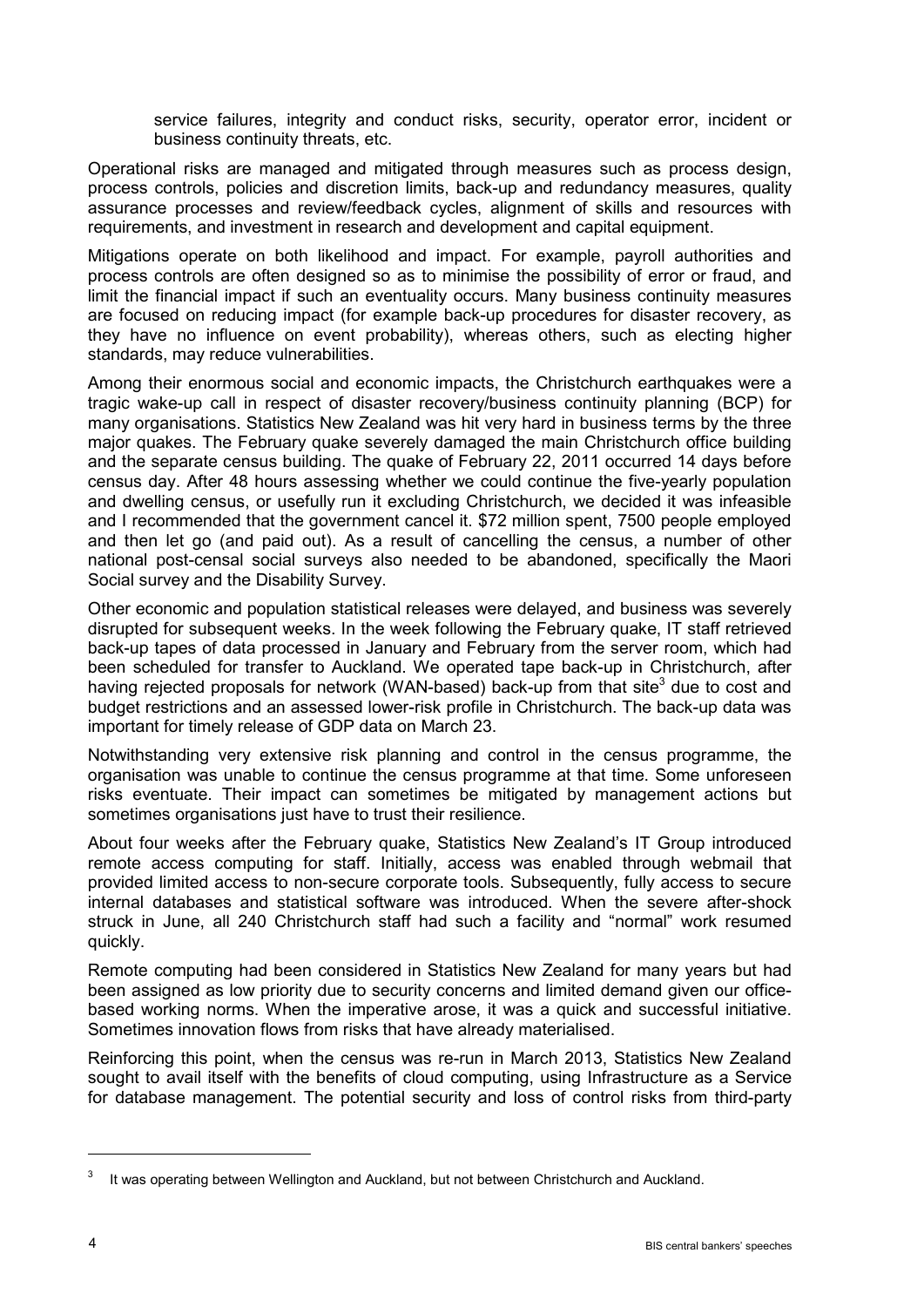storage with cloud computing were a concern, but from a full systems-perspective, the marginal risks and costs were assessed to be lower than those entailed in Statistics NZ replicating the security environment and having to provide its own disaster recovery arrangements. Risk perceptions and the ability to manage them were definitely influenced by the experiences of 2011.

The Reserve Bank sets very high standards for business continuity, and has strengthened these further in recent years, reflecting the importance of the 24/7 hours availability of the payments system and the need to maintain domestic liquidity and foreign exchange dealing operations.

We have experienced several incidents that spurred further risk assessment and mitigation measures. On the evening of 24 April 2012, several banks experienced difficulties in processing retail payments (i.e. exchanging and settling payments between banks' retail customers such as merchants, government departments etc.). Some payments missed being included in the end-of-day processing and banks had to post them late, in some cases as late as the afternoon of the April 25. As a result, some bank customers who accessed their accounts on the morning of ANZAC day found that expected transactions had not been completed.

The issue was triggered by a technical problem with the international financial communications network (SWIFT) and affected participants in the new Settlement Before Interchange (SBI) arrangements that had recently been implemented. These allow banks and other parties to exchange files of payment instructions and send settlement instructions to the Reserve Bank's Exchange Settlement Account System (ESAS). ESAS operated normally, but because of the fault in the messaging system payments instructions were delayed or failed. The incident was the most significant disruption to the processing of retail payments for many years and the effects were felt by bank customers nationwide.

This incident was complex due to the multiplicity of parties involved, some unclear (at the time) responsibilities, and communication between parties proving problematic. New, untested contingency arrangements were used reluctantly by banks. In the end those arrangements proved crucial, allowing the SWIFT system to be by-passed, and payments to be completed through NZClear. Since that event, the industry has accepted greater accountability for the collective responsibility to address issues and communicate effectively between the parties. As a result, subsequent incidents have been resolved more effectively.

The Bank's own payments system disaster recovery operations have been strengthened in recent years. In February 2011, the Bank established an office in Auckland as a full back-up to its payments and financial markets operations. There is fail-over capability to Auckland should Wellington's operations be disrupted, and vice versa. Hardware, database and software back-ups exist for the most critical systems. The Bank's BCP programme is extensive and regularly tested.

The Reserve Bank, whilst perhaps better known for its monetary policy responsibilities, is a bank. It operates financial, lending and investment functions that are similar in a number of respects to those of commercial banks. And it holds and disburses cash, lots of it, albeit almost entirely to intermediaries rather than the public directly. Some \$9 billion of payments flow through the interbank settlement and payments systems (ESAS/NZClear) each day. Security risks are a very serious matter for the Bank. Recently, we extensively upgraded the security arrangements around our cash processing and storage functions.

IT security is an ongoing challenge. IT security risks arise through malware (viruses etc); cyber attacks (hacking and denial of service attacks) targeting external-facing publicly available services or exploiting vulnerabilities in our infrastructure; loss of data through mobile devices; insider breaches of privileges or authorities; and staff introducing vulnerabilities through exploitable physical or social media.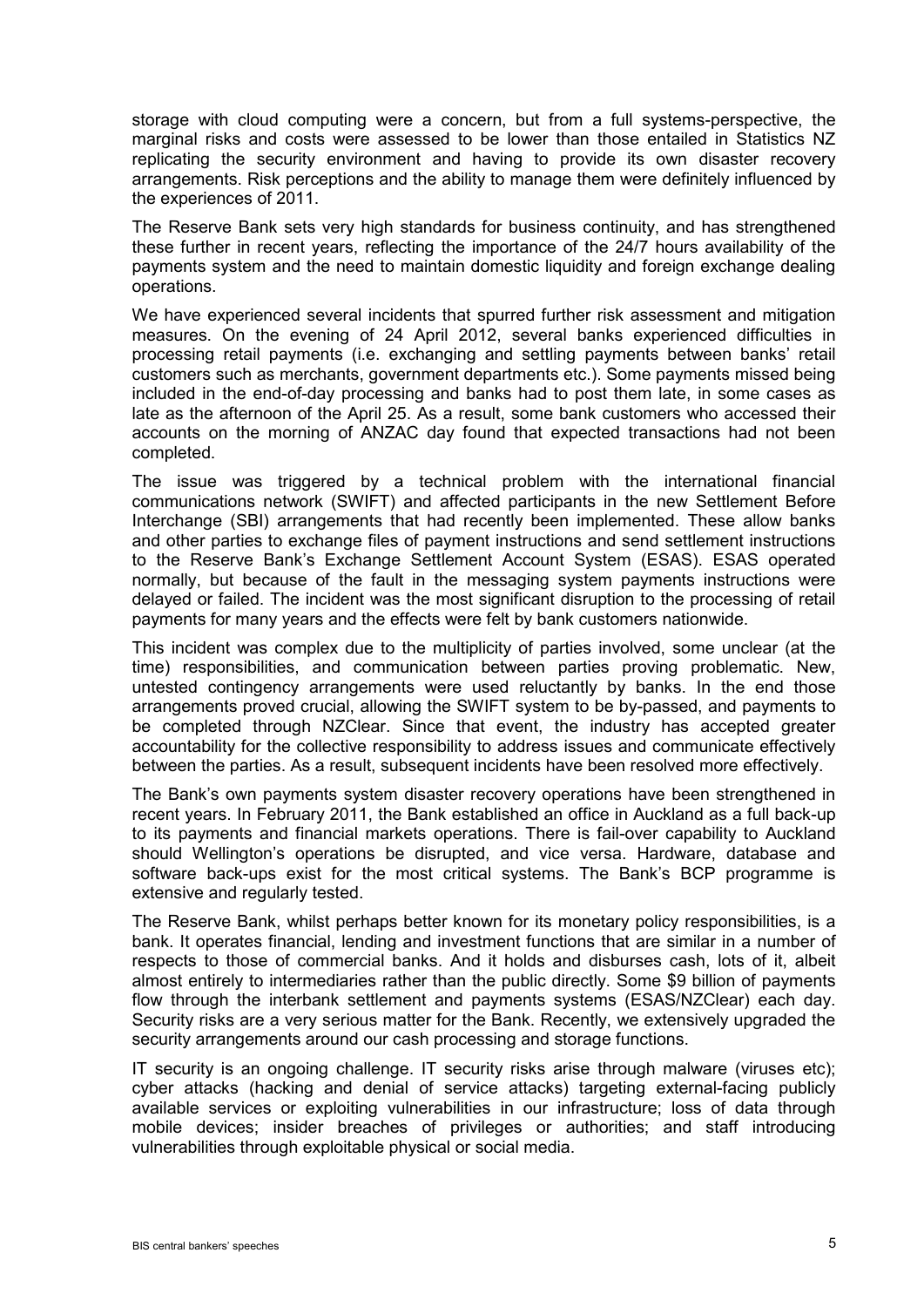The Bank has a dedicated security function and the IT security framework (that is currently being updated) provides an integrated, organisation-wide program for managing information security risks. Extensive control measures are in place, including technology-based mitigations and non-technical mitigations revolving around IT security policies, training, and incident management procedures.

Systematic external and internal security monitoring and testing arrangements are in place. They reveal extraordinary numbers of potential threats. Suspicious events triggering alerts number around 500 million per month. These comprise a mix of non-standard but permissible events and adverse events. The security and network control task is to distinguish these and exclude the adverse anomalies, while enabling the acceptable abnormal.

Operational risks, be they security, business continuity or service delivery, are most effectively managed through a risk management approach that is integrated into the business and culture of the organisation. Total quality management (TQM) is well recognised as everyone's job, and the same is true of other operational risk management practices.

3. *Project risks* are sometimes treated as a subset of operational risks and are linked to the achievement of project outcomes. They relate to benefits not being achieved, perhaps because of delivery failure, key assumptions not being met, scope being poorly defined, delays in project completion, cost escalation, disruption from extraneous events etc.

Typical risk controls for projects include: the establishment of a project risk register with risks identified, evaluated and controls determined, project planning, resourcing, and monitoring mechanisms, and governance arrangements.

Risks often eventuate during change processes because existing processes were not fully understood and the number of unknowns is allowed to be greater than it should through inadequate planning, trialling and risk management.

The Bank recently upgraded its treasury system (Findur) that captures financial trading activity, and produces financial performance reports among other functions. What was expected to be a relatively simple and quick upgrade process took around 11 months and incurred substantial frustration and cost – directly in terms of additional resources and indirectly through deferment of other scheduled developments. Risks unfolded that were not anticipated. With the benefit of hindsight, initial project planning, testing work and collaboration with the vendor were inadequate, and risk mitigations were not well enough established in advance. The project has now been completed with very satisfactory business outcomes, but better risk management and planning could have yielded better outcomes at lower cost.

It need not be like this. The (population and dwellings) census is arguably New Zealand's biggest project in any one year, involving over 7000 employees, every New Zealander, and a budget of approximately \$100 million. Notwithstanding the cancellation in 2011 due to the Christchurch earthquake, the census – which is four years in the planning and involves six weeks of collection and analysis for around a year – has been conducted successfully, on schedule, within (or close to) budget, and achieved its objectives, for over 100 years.

The Bank is introducing new banknotes in 2015, as foreshadowed in the Statement of Intent. While it is early days in the development of the notes, extensive risk planning has been undertaken. The project has been broken into multiple phases, with an actively managed risk register updated regularly, and aligned with the phasing of the project. The first two project phases have been concluded and the risks managed successfully.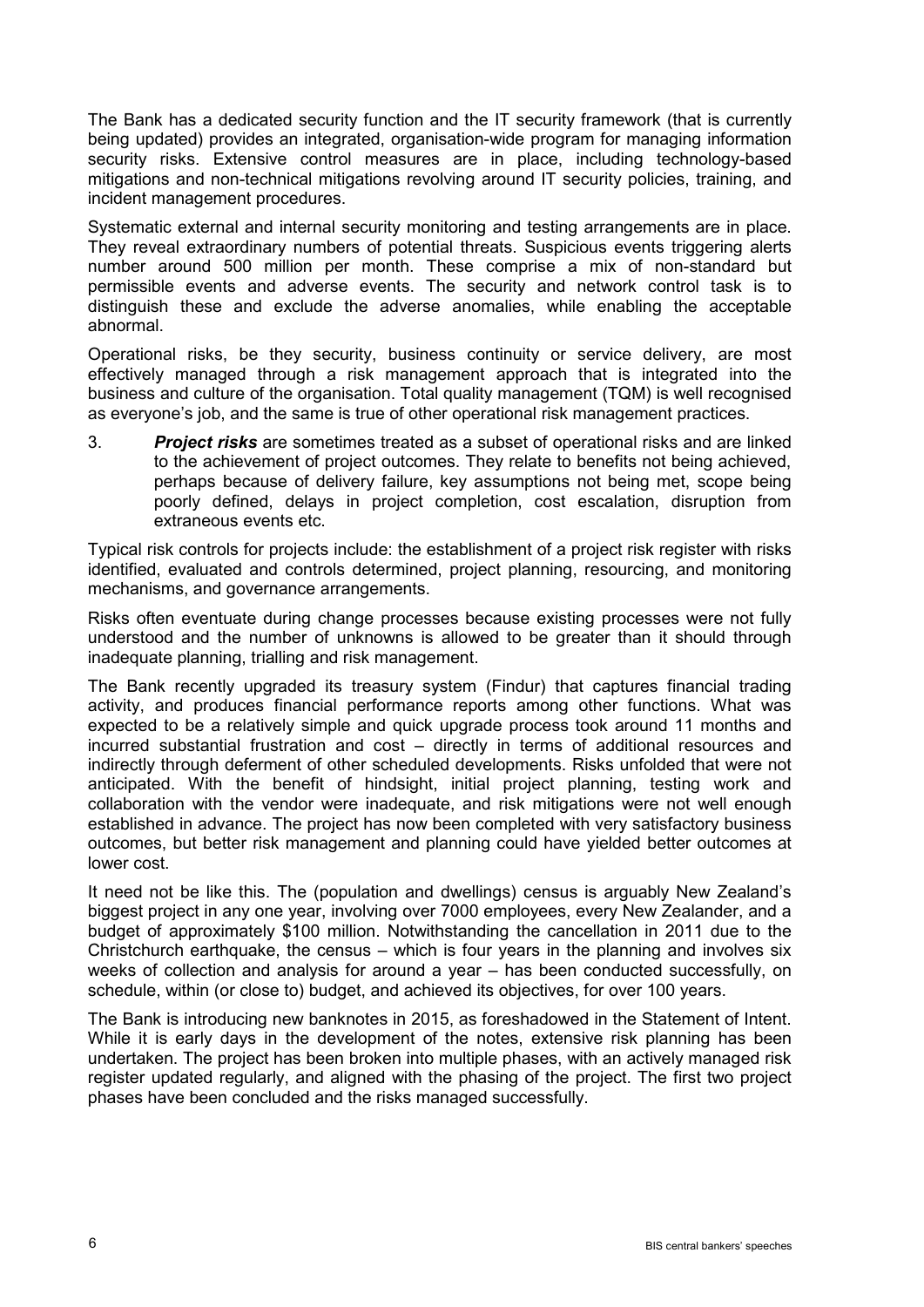#### **Components of risk management**

There are a number of core components in any risk management regime. We identify the key elements as follows:

- Risk identification risk awareness is a valuable trait that is sharpened with practice, but various disciplines are valuable to ensure risks are anticipated effectively. Risk identification is something every employee should do. The risks identified will be influenced by role and perspective. Senior management must focus on identifying strategic risks, while applying their assessment to operational and project risks identified by others.
- Risk assessment evaluation of likelihood and potential impact. Risks are pervasive but not all risks matter. It is critical to evaluate the significance of risks for the business and for a specific time horizon. Even if unimportant now, they may be significant later. Likelihood can change, as may impact. Risk severity shapes the nature and extent of management action.
- Risk tolerance what residual risk would be acceptable? Generally, risk cannot be eliminated but can be reduced. Management must decide what level of risk reduction is required and what adverse outcomes might be accepted. Sometimes risk appetite statements may be developed.
- Risk planning and mitigation actions are identified and established to achieve the desired residual risk level. Preventative and remedial actions should be considered. Risks may be prevented or rendered unlikely through various control measures, and impacts alleviated through appropriate plans and actions.
- Risk management is assigned risks and their management require ownership within the business. When accountability is unclear, risks are less likely to be managed and more likely to materialise. Ownership should be assigned to the role or person who is best placed to manage the risk, acknowledging that impacts may be widespread. Even if the consequence for the organisation would be severe, it is best to allocate and manage the risk in the business area that has greatest scope for risk control.
- Monitoring and review of risks regular risk review is required, to evaluate any changes in the risk or control environment. Likelihood and impact vary as political, social and technological factors evolve, and in response to changes in the business and the mitigations put in place. Incidents occur and provide insight into risk assessment. The monitoring-feedback loop is a critical part of keeping risk management in focus.
- Reporting and escalation procedures as risk severity changes, incidents occur, and risks materialise into issues, it is important that reporting and escalation processes exist. These enable broader perspectives and judgement to be applied in the evaluation and management of risks. Project governance processes are standard mechanisms for project risks. Supervisory oversight provides a reporting channel for operational risks and the senior leadership group should dedicate time to reviewing strategic risks, but more structured risk reporting processes for material changes in risk should be considered. A risk management committee may be established as one way of reinforcing the review processes.

### **Enterprise risk management at the Reserve Bank**

The Reserve Bank has reviewed its enterprise risk management framework (ERM), and some key insights can be gained from this experience.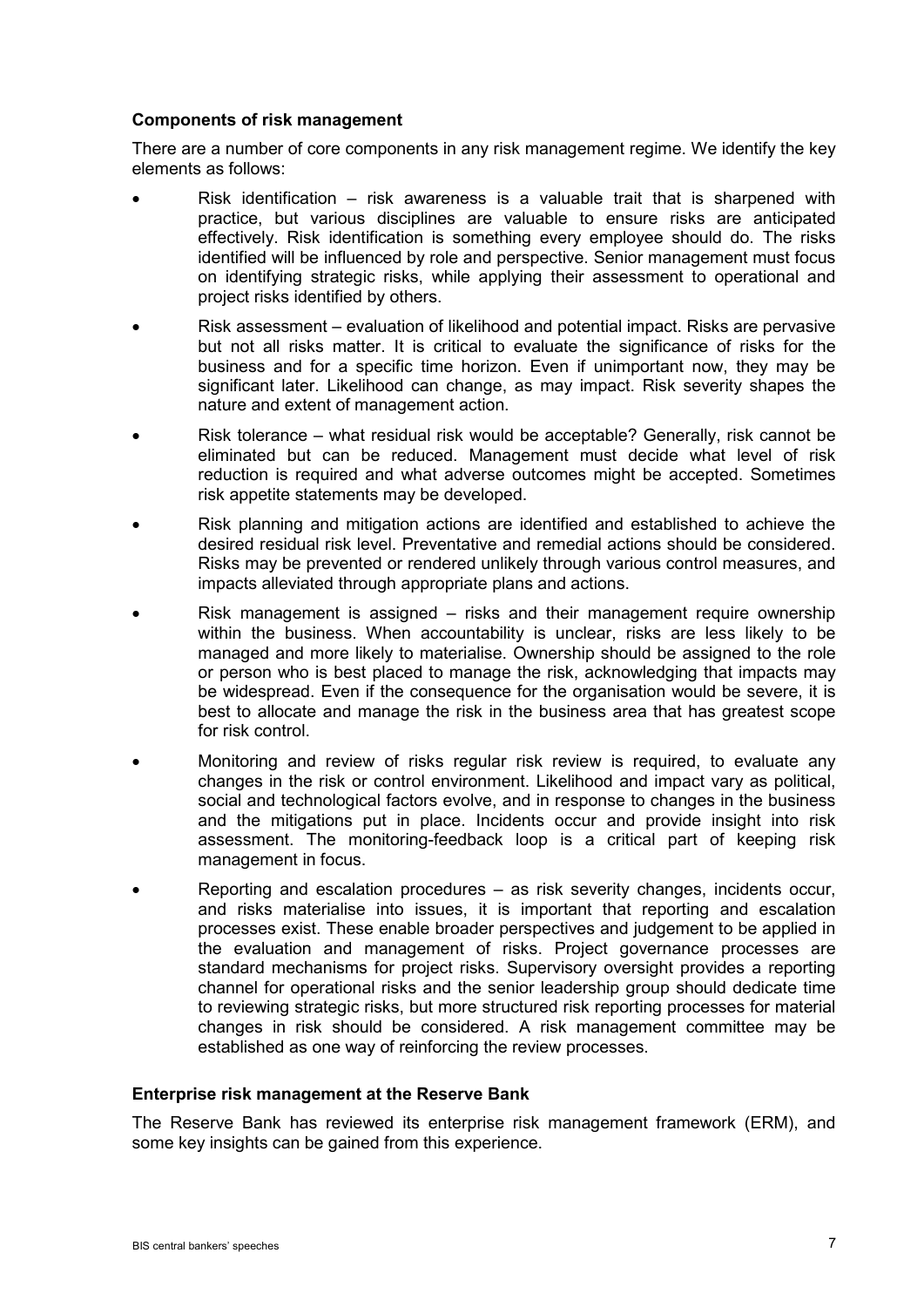The institution has one of the broadest sets of functions amongst its global central bank peers. Amongst others, its activities include responsibility for monetary policy, regulation and supervision of the financial system, currency (cash management) operations, and operations of the payment systems infrastructure. There are considerable risks associated with each of these functions.

At the Reserve Bank we openly acknowledge risk and recognise that an effective enterprise risk management capability is an integral part of successfully running our business.

Our ERM model was developed in-house, following an extensive review of the relevant international standards and research into how other institutions were approaching risk management. It was tailored to meet two critical criteria. Firstly, it had to be the right "fit" relative to the look and feel of the institution. Businesses have unique cultures and values, ways of doing things, and accepted working protocols and ERM solutions need to blend in; otherwise they may not be embraced or effectively used. Secondly, the ERM model had to be capable of covering all broad policy and operational functions within the Bank, and factor in the related external New Zealand level risks. These matters were considered essential to winning the hearts and the minds of stakeholders and embedding the ERM model in the dayto-day operation of the business.

While these criteria may sound fundamental, ERM initiatives do fail due to these considerations being underplayed or bypassed. Some ERM models are abstract and are captured by a risk-by-list mentality that ultimately diminishes their relevance. Others don't take the helicopter view across the broad spectrum of risks and therefore don't pass muster at Board level as truly reflecting an institution's risk profile.

Stakeholder engagement is a major part of our ERM framework at the Bank and spans the Board, Governors, leadership team, and the wider staff population. There has been strong support and tone at the top at the level of the Governors and the Board. Awareness, education, and reporting of results have been important in promoting the importance, power and value of sound enterprise risk management. At the senior management team level we now pass an important litmus test in that every member, whilst often focusing on their own specialist departmental level activities, can articulate in detail the current enterprise risk profile across the institution and the main issues associated with each major project initiative that is linked to a strategic priority.

Effective engagement requires ERM to connect to the day-to-day activities occurring across an institution. This provides the spark that gives substance to risk discussions, and promotes two-way conversation around how risks are being seen, managed, and where necessary treated. This means that risk managers need to have a solid understanding of all parts of the business in the context of strategic, operational and project risks.

Aligned to engagement, the development of capability across the institution is also a major component of the Bank's ERM model. At the outset of our review, we established an ERM Lead community that consists of selected senior staff whom collectively represent every function across the Bank. This community meets regularly and provides a point of contact into every department for the purposes of building up and regularly refreshing the collective risk profile. ERM Leads reach out across their respective departments to discuss risk and this provides ownership, comprehensive coverage, and capability across the entire Bank.

Over time, as new and updated ERM initiatives develop, the ERM Lead community are a key engagement point to disseminate information across the Bank. As a mature and collegial community there are also healthy cross-departmental ERM forums, and these provide a further layer of enterprise level risk focus and robustness.

To summarise, getting the "people" aspect right is critical for successful enterprise risk management. Engage, communicate, teach, explain, and then do it again, and again.

There is of course also a need for sound methodology that allows for effective, repeatable, and consistent assessment and reporting of all risks. This needs to be deployed in the same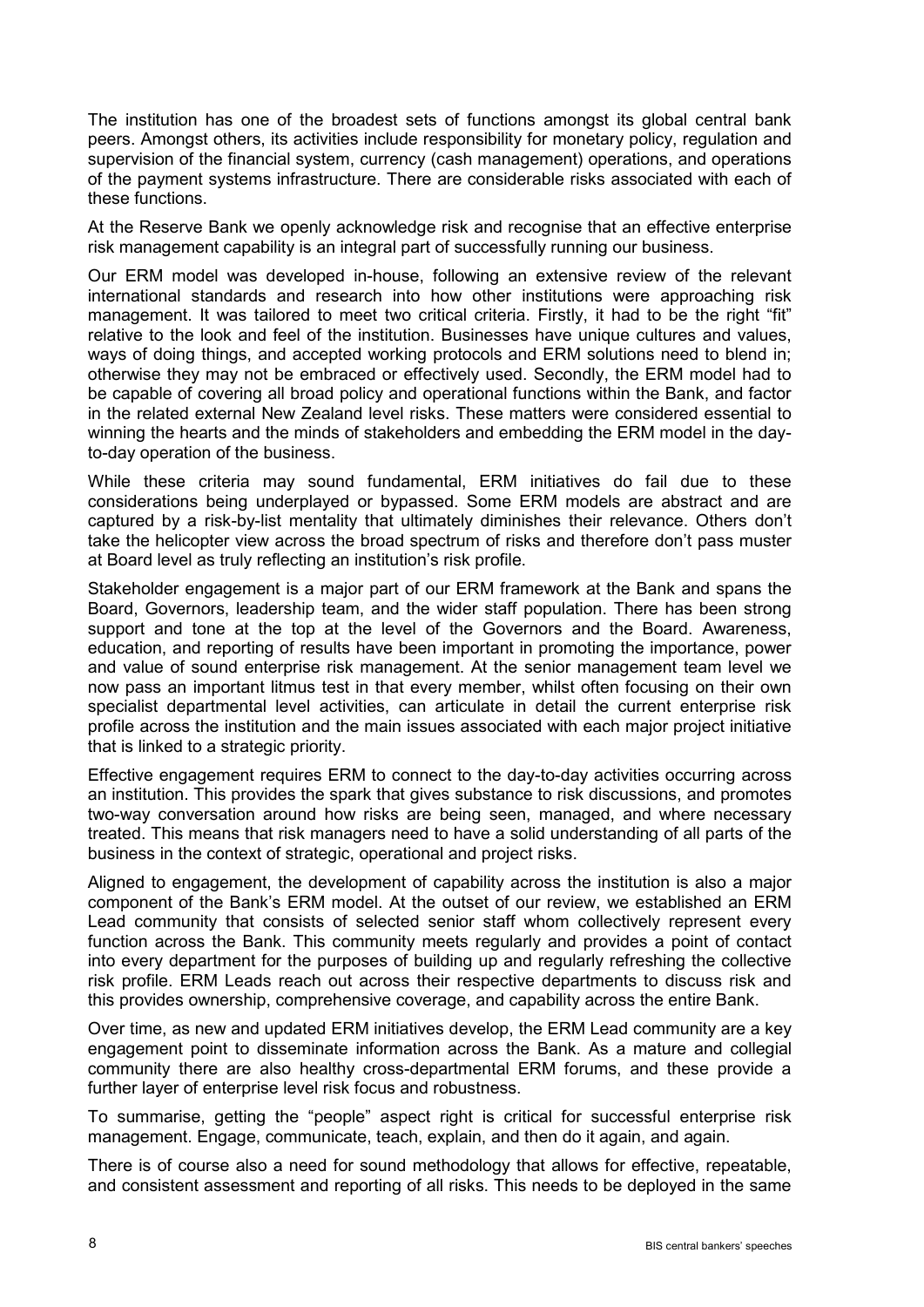manner across all functions to provide an enterprise wide "apples and apples" view of respective risks. At the heart of our methodology at the Reserve Bank we have a risk taxonomy, and associated risk likelihood and impact scaling system to classify and measure risk. This serves as a common language and is used to define and assess risks across the Bank's activities. For example, the Bank's leadership team can meaningfully discuss and compare a physical banknote risk alongside a monetary policy risk.

Standardised reporting provides a department-level risk profile snapshot and an aggregated whole-of-Bank view. At the whole-of-Bank level a risk trend and treatment summary is compiled and this specifies how every reported risk is being managed. This provides the helicopter view in terms of where resources, spending and focus is being applied to manage specific risks. Importantly, this provides a level of comfort that we are knowledgeable about our risks and can consider opportunities and areas for innovation for the future.

As part of our ERM model, we have given considerable thought to automation and data integration. This has resulted in an ERM data model that incorporates granular risk profiling that is integrated with internal audit issue log information and the Bank's incident reporting records. In practice, any incident or audit issue arising is mapped to an enterprise risk, and over time a comprehensive view can be formed on how certain risks are manifesting themselves and being managed. Enterprise risks, audit issues, and incidents all use the same risk taxonomy and risk rating system and therefore data can be analysed consistently across these information capture systems. Automation extends to data visualisation of these relationships and this assists in identifying emerging trends and matters for further investigation.

Incident management is a key part of our ERM framework. We call it Proactive Problem Management or PPM in its short form, and see it as a continuous improvement mechanism. While the initial focus is on escalating and risk managing the incident, considerable value is derived from the phase that immediately follows; this being to understand root cause and insights from them. This typically drives various action plans to further strengthen processes and frameworks.

Monthly PPM summary reporting is produced for the Bank's leadership team and discussions between the risk executive and Governors. This promotes discussions at the broader institutional level around matters such as opportunity to innovate and change the way we do things, risk culture and awareness, general robustness of process, and any trends or hot spots for follow-up. Staff are expected, encouraged and thanked for raising incidents in an open and transparent manner.

The final element of the Reserve Bank's ERM framework that brings all of this together is business integration. To obtain this integration, we limit risk profiling to a relatively small set of important risks that align to our objectives and initiatives as outlined in the Bank's Statement of Intent. These risks factor in strategic considerations and related project activity underway across the Bank. The Bank's leadership team regularly review the risk profile, and the Board receive a formal report twice yearly for discussion. In addition, the Bank's senior risk management executive meets weekly with the Governor of the Bank to discuss the risk profile and related matters of significance.

In essence, enterprise risk management is highly visible and can be seen in action day-inday-out across the business. ERM is transparent and inclusive and allows the organisation to make informed decisions. Perhaps most importantly, it has helped instil an organisation-wide risk management culture.

We are very satisfied with the recent refresh of our ERM model. But we know that there will always be more to do to deliver a tailored best practice risk management solution to the institution. With this in mind our current focus is on further refining the articulation of risk appetite and exploring our risk culture as it relates to leadership behaviours and overall staff engagement.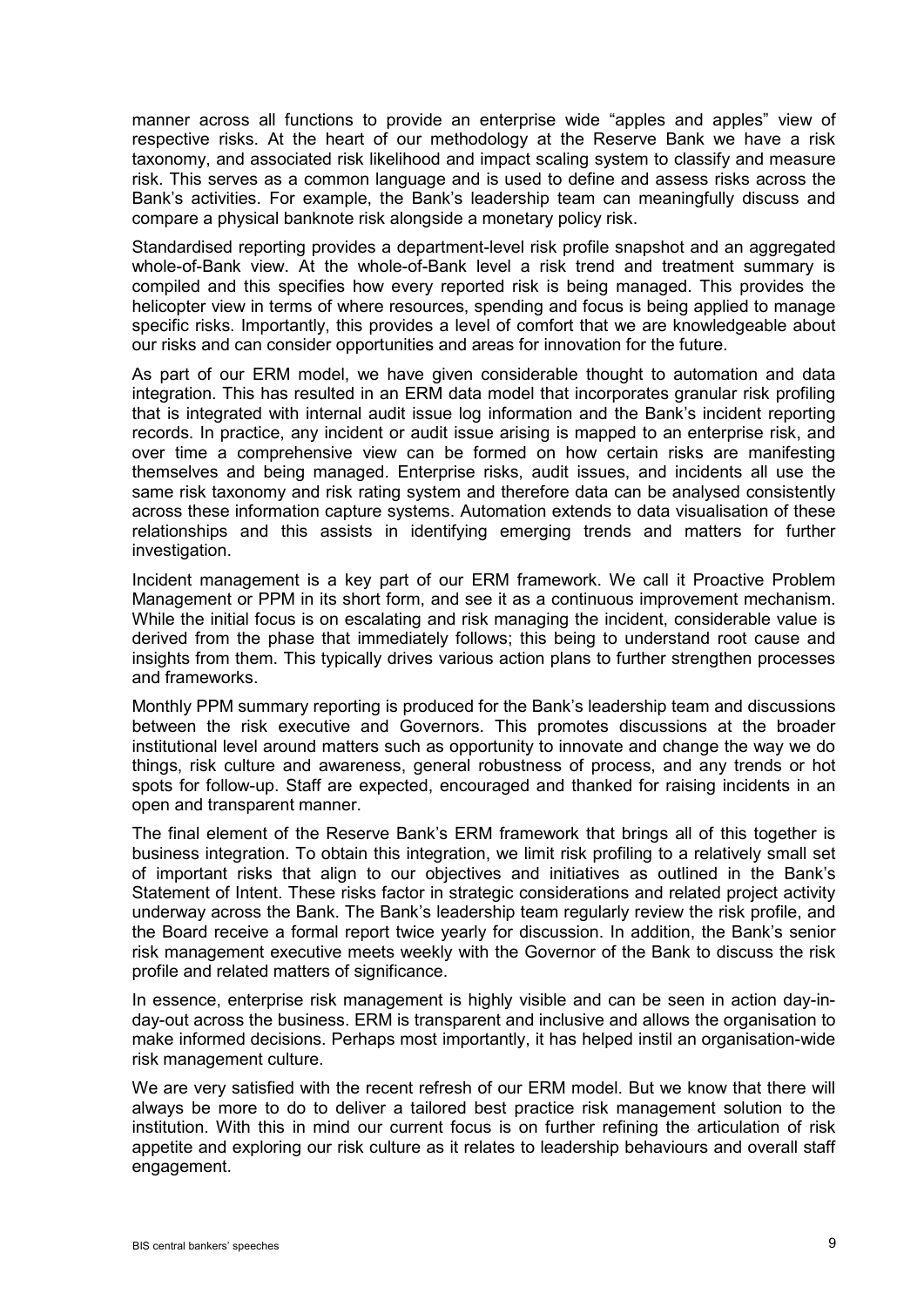More generally, there is a strong sense that ERM is a powerful tool that can continue to identify opportunity and drive innovation across the Bank. There is a strong sense that by connecting to stakeholders and the business even more we will reap greater rewards in the future.

#### **Insights and reflections on risk management from executive management**

With over twenty years of senior executive management experience between us, the authors have witnessed successful and not so successful risk management endeavours. This section summarises our thoughts on the value and critical success factors in organisational risk management.

We are unashamed advocates of risk management: done well, it pays-off. As the Performance Improvement Framework (PIF) "Getting to Great" document<sup>4</sup> attests from its study of public sector agencies (and we see no reason to think it is different for the private sector) "The best performing agencies manage risk, while others tend to avoid it."

In summary:

- 1. Risks are more likely to eventuate when preparedness is inadequate. This is the story of the HLFS-Computer-Assisted Interviewing development and the Findur upgrade. All too often, we are over-optimistic that things will go well.
- 2. The adverse consequences when risks eventuate are generally worse when risk management is limited. For example, disaster recovery is a lot easier if measures are in place – even if they prove partial. The census data back-up was not perfect but it was much better than nothing. Reputational damage is lessened if measures exist yet are inadequate compared with the situation where the risks were unidentified and uncontrolled, i.e. mitigations were absent. For example, The ACC privacy breaches were accentuated by a lack of privacy management. The payments failure – while it still occurred – would have been much worse without contingency measures in place.
- 3. Being risk aware and risk prepared (risk smart for short) supports innovation, rather than impeding it, as many fear. In many cases, opportunity and risk are shadows of one another. Both elements must be kept be in focus. When someone identifies an opportunity, we ask what risks exist, so that the gains will not be lost. When risks are raised, we ask what opportunity is there to move forward.
- 4. Risk management is a whole of organisation task or responsibility. It needs to be demanded and modelled by executive management, owned and applied by business managers, and supported and monitored by a specialist risk management function. Accountability for risks should be assigned but everyone is responsible for risk management. Leadership is crucial in setting the risk/innovation tone and leading the organisational dialogue. An enterprise risk management framework helps instil widespread organisational ownership and builds a risk management culture.
- 5. Risk management tends to atrophy if one is not careful. Successful risk management tends to undermine its own apparent value. A higher risk appetite can be sustained and greater risks may be taken, or complacency can set in because risks have been successfully, but almost unknowingly, averted. It is important to develop the culture, disciplines, processes, and learning mechanisms that keep risk management fresh, e.g. quasi-incidents can be useful reminders perhaps via BCP

 $\overline{a}$ 

SSC, "Core Guide 3: Getting to Great; Lead Reviewer insights from the Performance Improvement Framework", April 2013.